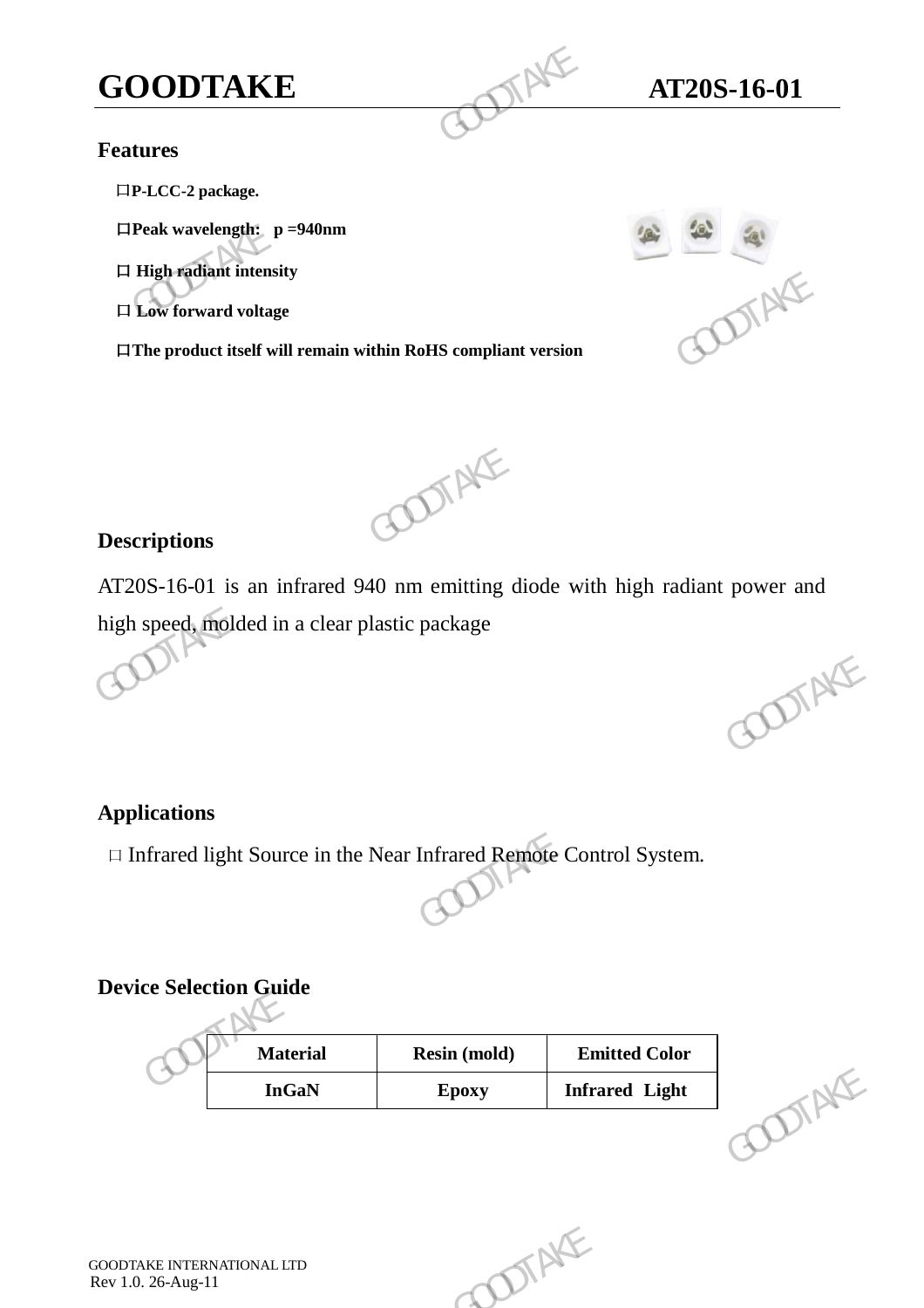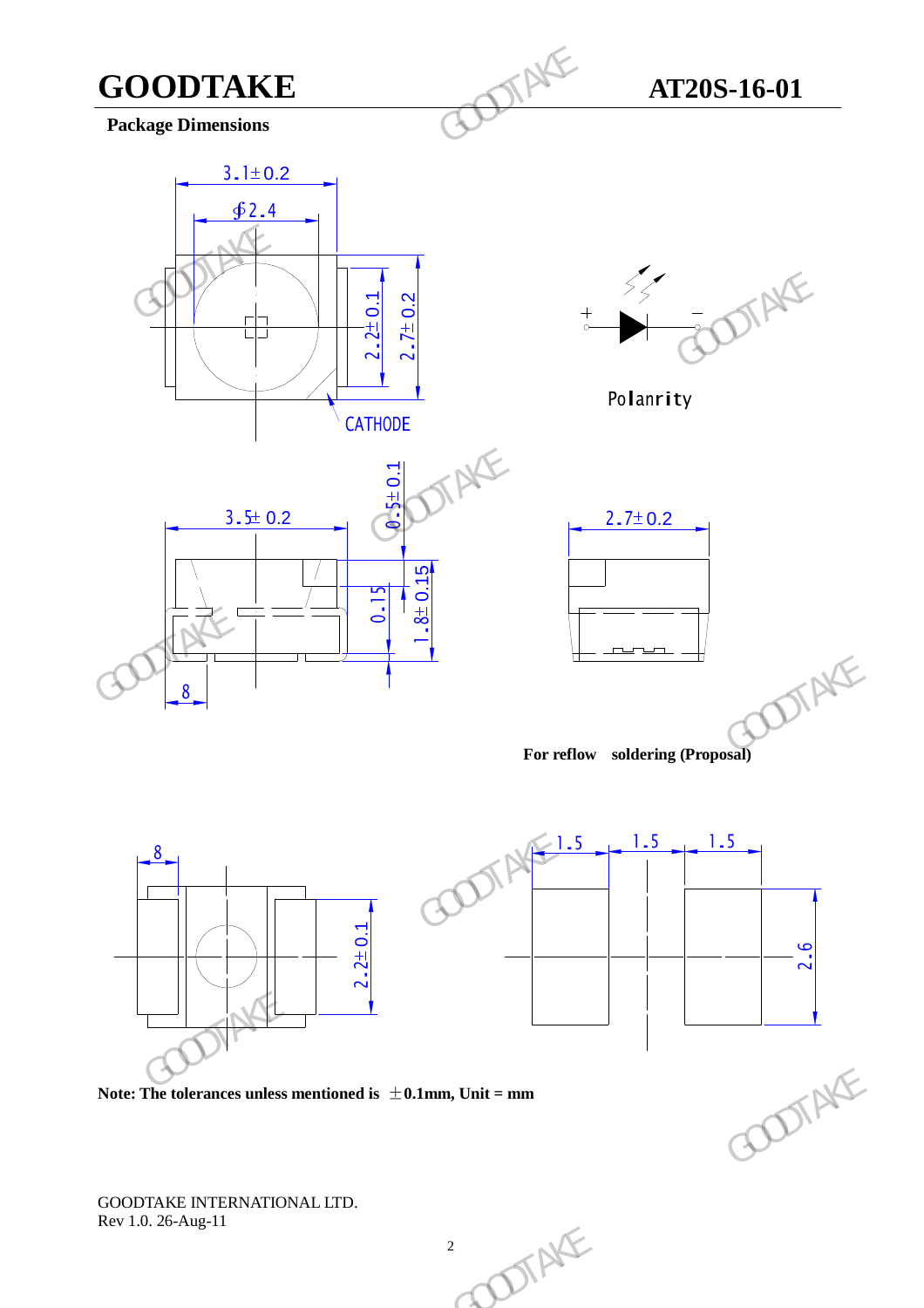

### **Absolute Maximum Rating**(**Ta=25**℃)

| <b>GOODTAKE</b>                                  |               |                        |                          |                     |                      |                                    | AT20S-16-01                              |                 |  |
|--------------------------------------------------|---------------|------------------------|--------------------------|---------------------|----------------------|------------------------------------|------------------------------------------|-----------------|--|
| <b>Absolute Maximum Rating (Ta=25</b> °C)        |               |                        |                          |                     |                      |                                    |                                          |                 |  |
| <b>Item</b>                                      |               | <b>Symbol</b>          |                          | <b>Condition</b>    |                      |                                    | <b>Absolute</b><br><b>Maximum Rating</b> | Unit            |  |
| <b>Forward Current</b>                           |               | $\mathbf{I}\mathbf{F}$ |                          |                     |                      |                                    | 100                                      |                 |  |
| <b>Pulse Forward Current</b>                     |               | <b>IFP</b>             |                          | Duty $1/10$ @ 1Khz) |                      |                                    | $\mathbf{1}$                             |                 |  |
| <b>Reverse Voltage</b>                           |               | <b>VR</b>              |                          |                     |                      |                                    | 5                                        |                 |  |
| <b>Power Dissipation</b>                         |               | $P_{D}$                |                          |                     |                      | 145                                |                                          | mW              |  |
| <b>Operating Temperature</b>                     |               | <b>Topr</b>            |                          |                     |                      | $-40 - +85$                        |                                          | $\rm ^{\circ}C$ |  |
| <b>Storage Temperature</b>                       |               | <b>Tstg</b>            |                          |                     |                      | $-55$ ~+100                        |                                          | $\rm ^{\circ}C$ |  |
| <b>Electrostatic Discharge</b>                   |               | <b>E</b> sp            |                          |                     |                      | 2000 (HBM)                         |                                          | $\mathbf{V}$    |  |
| <b>Lead Soldering</b><br><b>Temperature</b>      |               | <b>Tsol</b>            |                          |                     | 260°C for 10 seconds |                                    |                                          |                 |  |
| <b>Electrical and Optical Characteristics at</b> |               |                        |                          |                     | $(Ta=25^{\circ}C)$   |                                    |                                          |                 |  |
| <b>PARAMETER</b>                                 | <b>SYMBOL</b> |                        | <b>MIN</b>               | <b>TYP</b>          | <b>MAX</b>           | <b>UNIT</b>                        | <b>TEST CONDITON</b>                     |                 |  |
| <b>Radiant Intensity</b>                         | Ee            |                        | $\sim$ $\sim$            | 3.6                 | $\mathbf{m}$         | $\mathbf{m}\mathbf{w}/\mathbf{sr}$ | $I_F = 20mA$                             |                 |  |
|                                                  |               |                        | $\overline{\phantom{a}}$ | 13                  | 20                   | $\text{mw/sr}$                     | $IF=100mA$                               |                 |  |
| <b>Radiant Power</b>                             | Ee            |                        |                          | 40                  |                      | mw                                 | $IF=100mA$                               | $Tp = 20ms$     |  |

### **Electrical and Optical Characteristics at** (**Ta=25**℃)

| 3.6<br>$I_F = 20mA$<br>$\mathbf{m}\mathbf{w}/\mathbf{sr}$<br>--<br>$\mathbf{H}$<br><b>Radiant Intensity</b><br>Ee<br>$IF=100mA$<br>13<br>20<br>$\mathbf{m}\mathbf{w}/\mathbf{sr}$<br>$\mathbf{H}$<br>$IF=100mA$<br><b>Radiant Power</b><br>$Tp=20ms$<br>Ee<br>40<br>$m$ w<br><b>Peak emission</b><br>940<br>$I_F = 20mA$<br>$\lambda$ peak<br>nm<br>wavelength<br><b>Spectral line half-</b><br>40<br>$I_F = 50mA$<br>$\Delta\lambda$<br>nm<br>width<br>1.19<br>1.4<br>$\mathbf{V}$<br>$I_F = 20mA$<br><b>Forward voltage</b><br>$\mathbf{V}_\mathbf{F}$<br>$IF=100mA$<br>1.20<br>1.35<br>$\mathbf{V}$<br>$\overline{\phantom{a}}$<br>$F=100Ma$<br>$\mathbf I$<br><b>Rise Time</b><br><b>Tf</b><br>15<br>20%to80%<br>$\mathbf{n}\mathbf{s}$<br>$F=100Ma$<br><b>Fall Time</b><br><b>Tf</b><br>15<br>20%to80%<br>$\mathbf{n}$ s | <b>Reverse current</b><br>10<br>$V_R = 5V$<br>$I_R$<br>$\mu A$<br>$I_F = 20mA$<br><b>Viewing angle</b><br>120<br>$\theta_{1/2}$<br><b>Deg</b><br><b>GOODTAKE INTERNATIONAL LTD.</b><br>Rev 1.0. 26-Aug-11<br>DIAKE<br>$\mathfrak{Z}$ | <b>TEST CONDITON</b> |
|-------------------------------------------------------------------------------------------------------------------------------------------------------------------------------------------------------------------------------------------------------------------------------------------------------------------------------------------------------------------------------------------------------------------------------------------------------------------------------------------------------------------------------------------------------------------------------------------------------------------------------------------------------------------------------------------------------------------------------------------------------------------------------------------------------------------------------|--------------------------------------------------------------------------------------------------------------------------------------------------------------------------------------------------------------------------------------|----------------------|
|                                                                                                                                                                                                                                                                                                                                                                                                                                                                                                                                                                                                                                                                                                                                                                                                                               |                                                                                                                                                                                                                                      |                      |
|                                                                                                                                                                                                                                                                                                                                                                                                                                                                                                                                                                                                                                                                                                                                                                                                                               |                                                                                                                                                                                                                                      |                      |
|                                                                                                                                                                                                                                                                                                                                                                                                                                                                                                                                                                                                                                                                                                                                                                                                                               |                                                                                                                                                                                                                                      |                      |
|                                                                                                                                                                                                                                                                                                                                                                                                                                                                                                                                                                                                                                                                                                                                                                                                                               |                                                                                                                                                                                                                                      |                      |
|                                                                                                                                                                                                                                                                                                                                                                                                                                                                                                                                                                                                                                                                                                                                                                                                                               |                                                                                                                                                                                                                                      |                      |
|                                                                                                                                                                                                                                                                                                                                                                                                                                                                                                                                                                                                                                                                                                                                                                                                                               |                                                                                                                                                                                                                                      |                      |
|                                                                                                                                                                                                                                                                                                                                                                                                                                                                                                                                                                                                                                                                                                                                                                                                                               |                                                                                                                                                                                                                                      |                      |
|                                                                                                                                                                                                                                                                                                                                                                                                                                                                                                                                                                                                                                                                                                                                                                                                                               |                                                                                                                                                                                                                                      |                      |
|                                                                                                                                                                                                                                                                                                                                                                                                                                                                                                                                                                                                                                                                                                                                                                                                                               |                                                                                                                                                                                                                                      |                      |
|                                                                                                                                                                                                                                                                                                                                                                                                                                                                                                                                                                                                                                                                                                                                                                                                                               |                                                                                                                                                                                                                                      |                      |
|                                                                                                                                                                                                                                                                                                                                                                                                                                                                                                                                                                                                                                                                                                                                                                                                                               |                                                                                                                                                                                                                                      |                      |

CONTAKE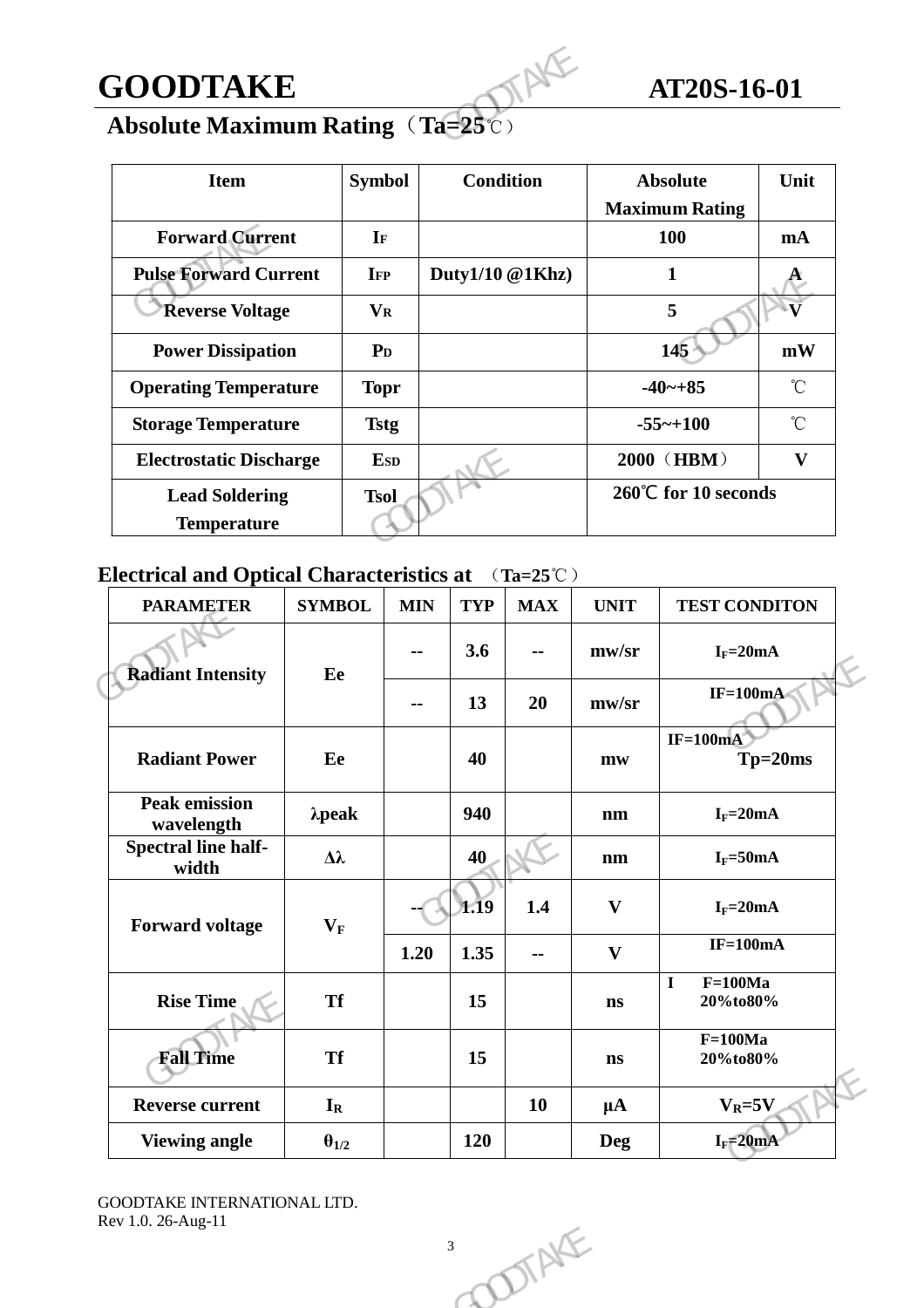### **Typical Characteristics**

Tamb =  $25^{\circ}$ C, unless otherwise specified





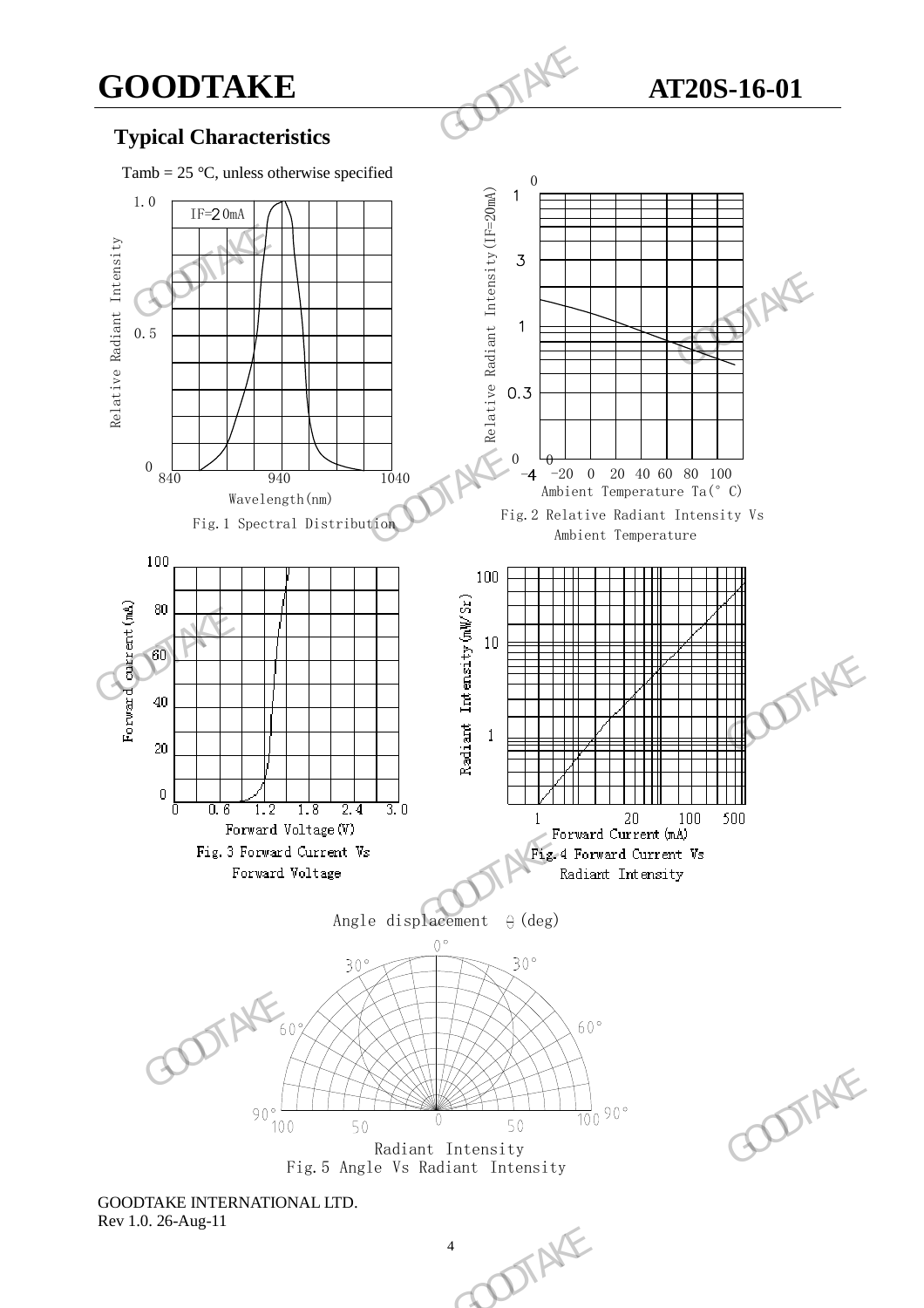# **GOODTAKE AT20S-16-01**<br> **Fest items and worth and and contract of the set of the set of the set of the set of the set of the set of the set of the set of the set of the set of the set of the set of the set of the set of**

### **Test items and results of reliability**

|     | <b>GOODTAKE</b>                            |                                                                     | NF                         | AT20S-16-01                  |                          |  |
|-----|--------------------------------------------|---------------------------------------------------------------------|----------------------------|------------------------------|--------------------------|--|
|     | Test items and results of reliability      |                                                                     |                            |                              |                          |  |
| NO. | Item                                       | <b>Test Conditions</b>                                              | <b>Test</b><br>Hours/Cycle | <b>Sample</b><br><b>Size</b> | Ac/Re                    |  |
| 1   | <b>Reflow</b>                              | TEMP: 260±5℃<br>Min. 5sec.                                          | <b>6 MIN.</b>              | <b>22 PCS</b>                | 0/1                      |  |
| 2   | <b>Temperature Cycle</b>                   | $H: +100^{\circ}C$ 15min<br>$\int$ 5 min<br>$L: -40^{\circ}C$ 15min | 300<br><b>CYCLES</b>       | 22 PCS                       | $\frac{0}{1}$            |  |
| 3   | <b>Thermal Shock</b>                       | $H: +100^{\circ}C$ 5min<br>$\int$ 10 sec<br>$L_1$ -10°C 5min        | 300<br><b>CYCLES</b>       | <b>22 PCS</b>                | 0/1                      |  |
| 4   | <b>High Temperature</b><br><b>Storage</b>  | $TEMP_t \rightarrow 100C$                                           | <b>1000 HRS</b>            | <b>22 PCS</b>                | 0/1                      |  |
| 5   | <b>Low Temperature</b><br><b>Storage</b>   | TEMP: -55℃                                                          | <b>1000 HRS</b>            | <b>22 PCS</b>                | 0/1                      |  |
| 6   | <b>DC Operating Life</b>                   | $I_F = 20$ mA / 25°C                                                | <b>1000 HRS</b>            | <b>22 PCS</b>                | 0/1                      |  |
|     | High Temperature /<br><b>High Humidity</b> | 85°C / 85%RH                                                        | <b>1000 HRS</b>            | <b>22 PCS</b>                | 0/1                      |  |
|     |                                            |                                                                     |                            |                              | $\overline{\phantom{a}}$ |  |
|     |                                            |                                                                     |                            |                              |                          |  |
|     |                                            | COOTAKE                                                             |                            |                              |                          |  |
|     | COOTAKE                                    |                                                                     |                            |                              |                          |  |
|     |                                            |                                                                     |                            |                              |                          |  |



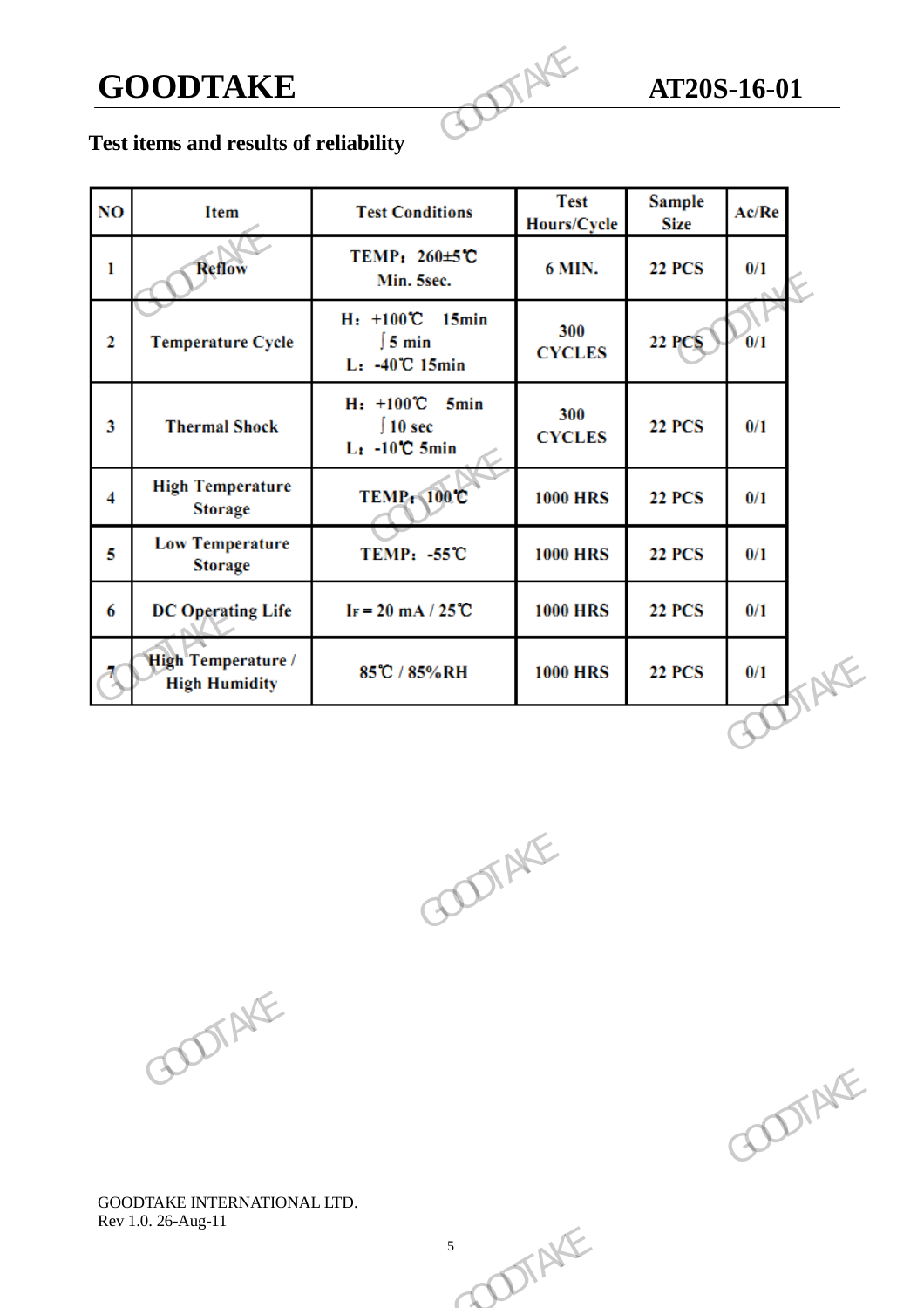Taping Specification

### **(1) Shape and dimensions of reels**:**unit in mm**

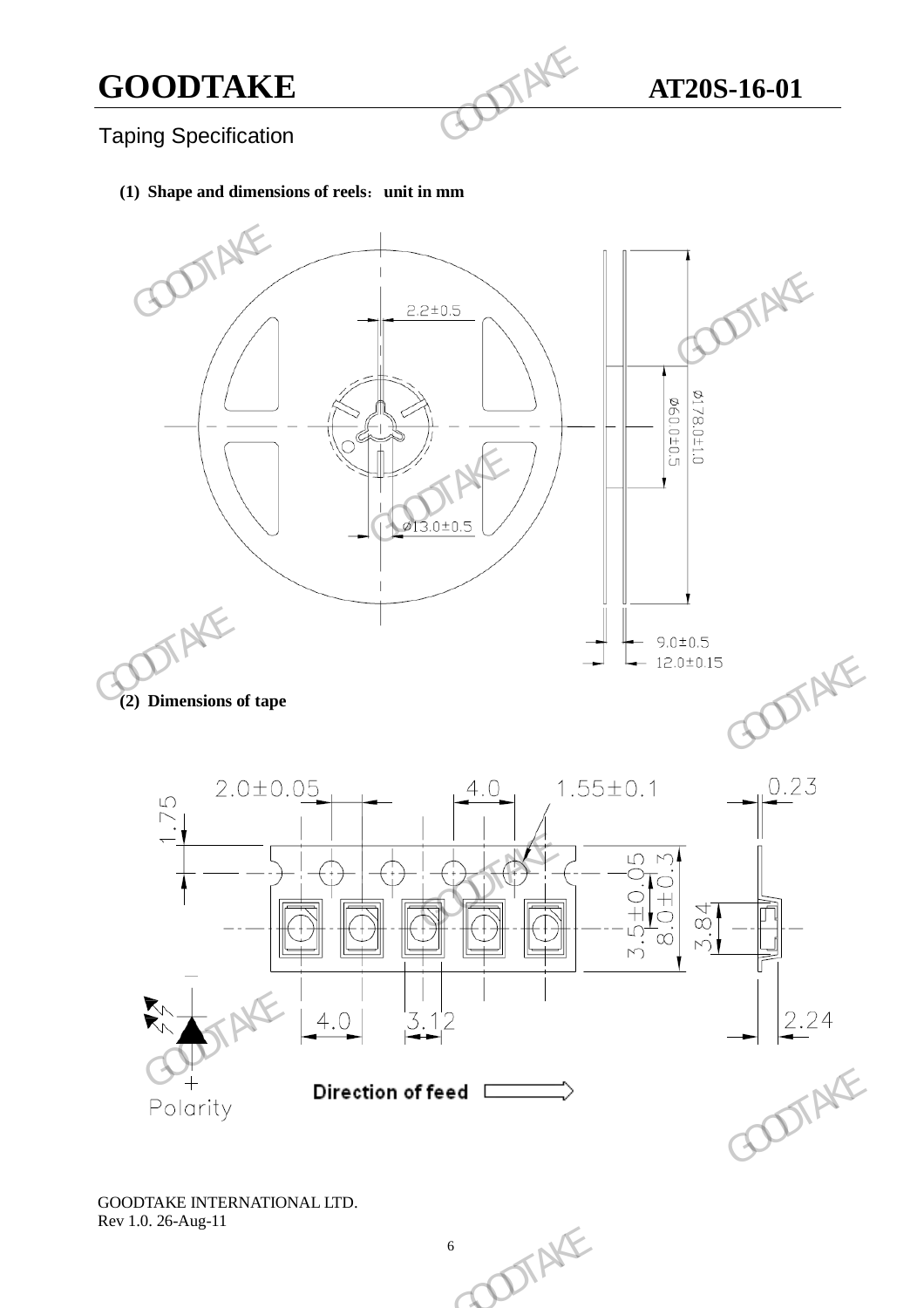

### **Packing lnformation**